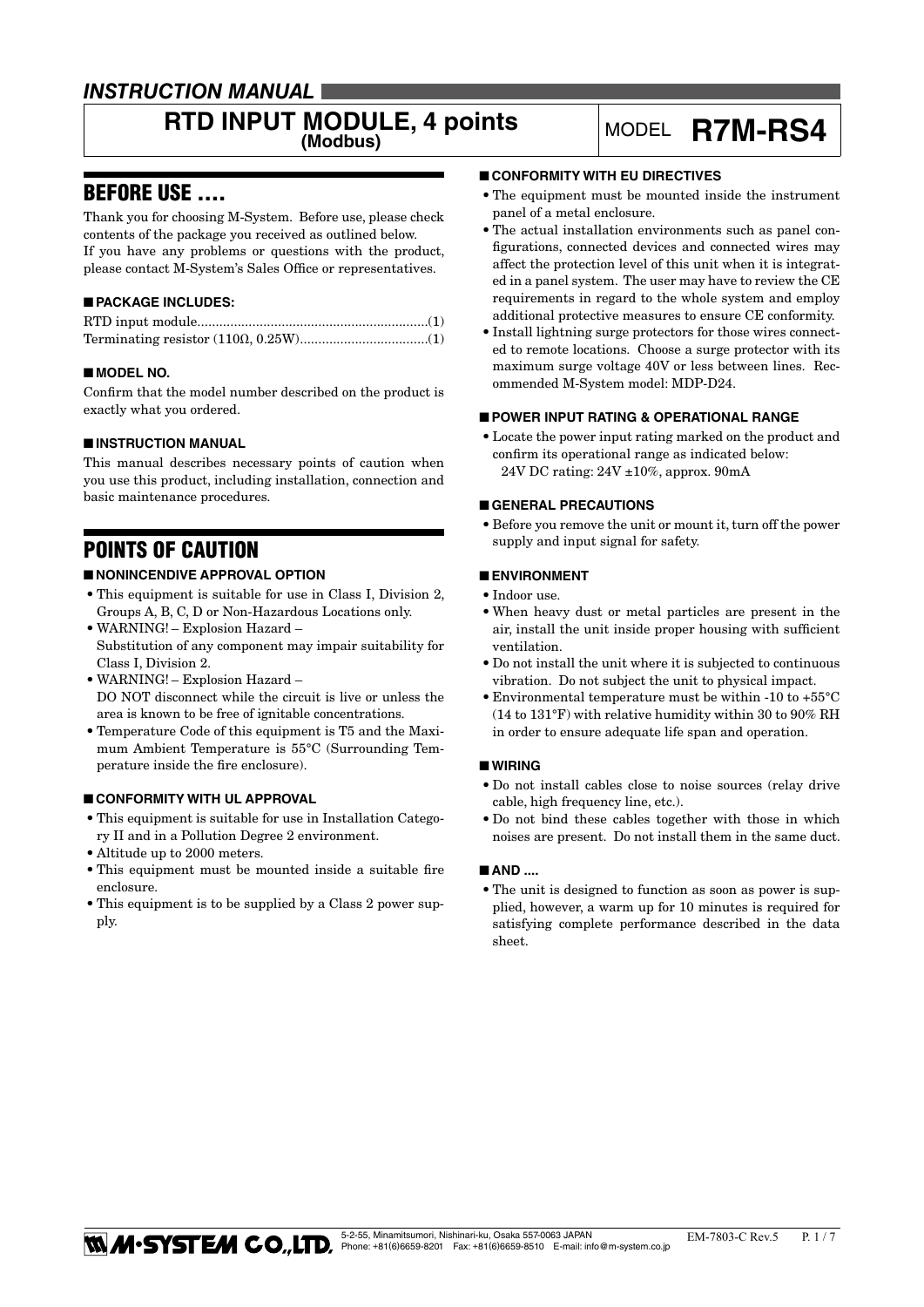# COMPONENT IDENTIFICATION



- (A) Status Indicator LED
- (B) Node Address Setting Rotary SW
- 
- (C) Baud Rate Setting Rotary SW (D) Operating Mode Setting DIP SW (SW1)
- (E) PC Configurator Jack
- (F) Modbus, Power Supply Terminals
- (G) Input Terminals

#### ■ **STATUS INDICATOR LED**

| ID         |     | COLOR FUNCTION                                                                     |
|------------|-----|------------------------------------------------------------------------------------|
| <b>PWR</b> | Red | Turns on when the internal 5V is supplied<br>normally.                             |
| <b>RUN</b> | Red | Turns on when the data is received nor-<br>mally.                                  |
| <b>ERR</b> | Red | Turns on when the received data is abnor-<br>mal. Blinks when setting is abnormal. |
| <b>SD</b>  | Red | Turns on when the module is transmitting.                                          |
| <b>RD</b>  | Red | Turns on when the module is receiving.                                             |
|            |     |                                                                                    |

#### ■ **NODE ADDRESS**

Node Address is selected between 1 and 99 in decimal. The left switch determines the tenth place digit, while the right switch does the ones place digit of the address.



# ■ **BAUD RATE**

Baud Rate is selected with the rotary switch.

| Ę<br>× |
|--------|
|        |

0 : 38.4 kbps (factory setting) 1 : 19.2 kbps 2 : 9600 bps 3 : 4800 bps

- Baud Rate Setting

# ■ **EXTENSION MODULE**

Combinations with all extension modules are selectable.

# ■ **OPERATING MODE**

- (\*) Factory setting
- **Extension (SW1-1, 1-2)**

| SW1-1 |     | SW1-2 EXTENSION                 |
|-------|-----|---------------------------------|
| OFF   | OFF | $\sqrt{N}$ No extension $(*)$   |
| ON    | OFF | Discrete input, 8 or 16 points  |
| OFF   | ON  | Discrete output, 8 or 16 points |

# **• Conversion Rate (SW1-3) • Burnout (SW1-4)**

|     | SW1-3   Conversion rate |  | SW1-4   Burnout       |
|-----|-------------------------|--|-----------------------|
| OFF | $\pm 250$ msec. $(*)$   |  | OFF $ $ Upscale $(*)$ |
| OΝ  | $\pm 500$ msec.         |  | Downscale             |

#### **• RTD Type (SW1-5, 1-6, 1-7, 1-8)**

| SW1-5 | SW1-6     | <b>SW1-7</b> | <b>SW1-8</b> | RTD TYPE                 |
|-------|-----------|--------------|--------------|--------------------------|
| OFF   | OFF       | OFF          | <b>OFF</b>   | Pt 100 (JIS '97/IEC) (*) |
| ON    | OFF       | OFF          | OFF          | Pt 100 (JIS '89)         |
| OFF   | ON        | OFF          | OFF          | JPt 100 (JIS '89)        |
| ON    | ON        | OFF          | OFF          | Pt 50 (JIS '81)          |
| OFF   | OFF       | ON           | OFF          | Ni 100                   |
| ON    | OFF       | ON           | OFF          | Cu $10(25^{\circ}C)$     |
| OFF   | OFF       | OFF          | ON           | Cu 50                    |
| OΝ    | <b>ON</b> | ON           | <b>ON</b>    | PC Configurator setting  |

#### ■ **POWER SUPPLY, MODBUS TERMINAL ASSIGNMENT**

| 5  |    |    |            | 6      |   |    |  |
|----|----|----|------------|--------|---|----|--|
| DA |    | DG |            | $+24V$ |   | 0V |  |
|    |    |    | 2          |        | 3 |    |  |
|    | DB |    | <b>SLD</b> |        |   | FG |  |

| NO.            | חו          | <b>FUNCTION, NOTES</b> |
|----------------|-------------|------------------------|
|                | DB          |                        |
| $\overline{2}$ | SLD         | Shield                 |
| 3              | FG          | FG                     |
| 4              | DA          |                        |
| 5              | $_{\rm DG}$ |                        |
| 6              | $+24V$      | Power input (24V DC)   |
|                |             | Power input (0V)       |

#### ■ **INPUT TERMINAL ASSIGNMENT**

|    | 10 |      | 12  | 13<br>INAO I INDO I INA1 I IND1 I NC I INA2 I IND2 I INA3 I IND3 | 14 | 15   |              | 16 |     |                       | 18 |  |
|----|----|------|-----|------------------------------------------------------------------|----|------|--------------|----|-----|-----------------------|----|--|
| ΝC |    | INB0 | NC. | $N_{B1}$                                                         | NC | NC . | $ $ INB2 $ $ |    | NC. | 9<br>INB <sub>3</sub> |    |  |

| NO.            | ID               | <b>FUNCTION</b>     | NO. | ID                | <b>FUNCTION</b> |
|----------------|------------------|---------------------|-----|-------------------|-----------------|
| 1              | NC               | No connection       | 10  | INA0              | RTD 0-A         |
| $\overline{2}$ | IN <sub>B0</sub> | RTD <sub>0</sub> -B | 11  | IN <sub>b</sub> 0 | RTD 0-b         |
| 3              | NC               | No connection       | 12  | <b>INA1</b>       | RTD 1-A         |
| $\overline{4}$ | INB1             | RTD 1-B             | 13  | IN <sub>b1</sub>  | RTD 1-b         |
| 5              | NC               | No connection       | 14  | NC                | No connection   |
| 6              | NC.              | No connection       | 15  | INA <sub>2</sub>  | $RTD$ 2-A       |
| 7              | IN <sub>B2</sub> | RTD <sub>2</sub> -B | 16  | IN <sub>b2</sub>  | $RTD$ 2-b       |
| 8              | NC               | No connection       | 17  | INA3              | RTD 3-A         |
| 9              | INB <sub>3</sub> | RTD 3-B             | 18  | IN <sub>b3</sub>  | RTD 3-b         |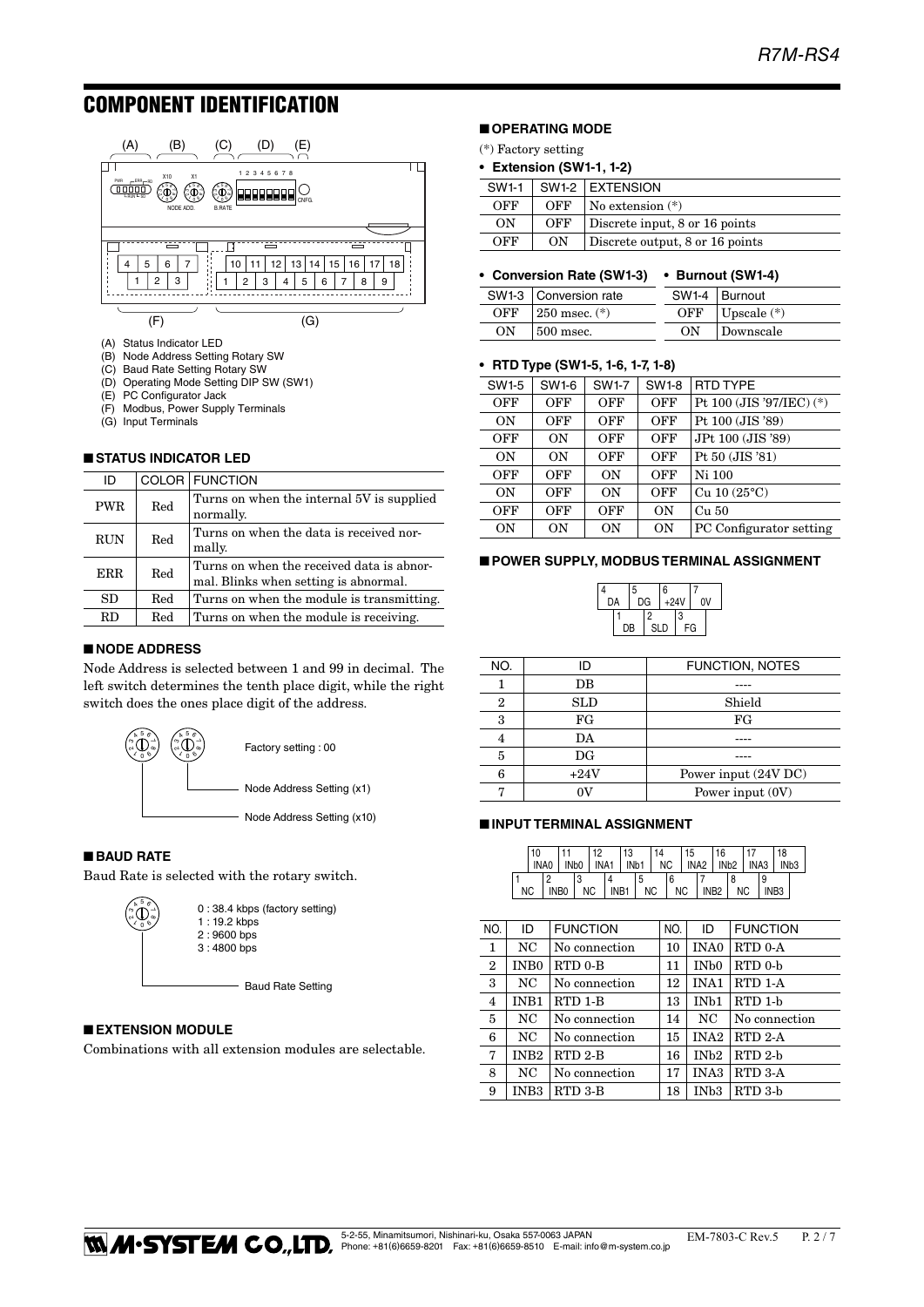# EXTERNAL DIMENSIONS unit: mm (inch)





# CONNECTION DIAGRAM

Connect the unit as in the diagram below.



In order to improve EMC performance, bond the FG terminal to ground.

Caution: FG terminal is NOT a protective conductor terminal.

#### ■ **Input Connection Example**



# WIRING INSTRUCTIONS

■ **SCREW TERMINAL** 

**Torque**: 0.5 N·m

# ■ **SOLDERLESS TERMINAL** mm (inch)

Refer to the drawing below for recommended ring tongue terminal size. Spade tongue type is also applicable. Solderless terminals with insulation sleeve do not fit.

Communication cable: Applicable wire size 0.2 to 0.5 mm2 (AWG26 - 22)

Recommended manufacturer: Japan Solderless Terminal MFG.Co.Ltd

Others: 0.25 to 1.65 mm2 (AWG 22 to 16)

Recommended manufacturer: Japan Solderless Terminal MFG.Co.Ltd, Nichifu Co.,ltd

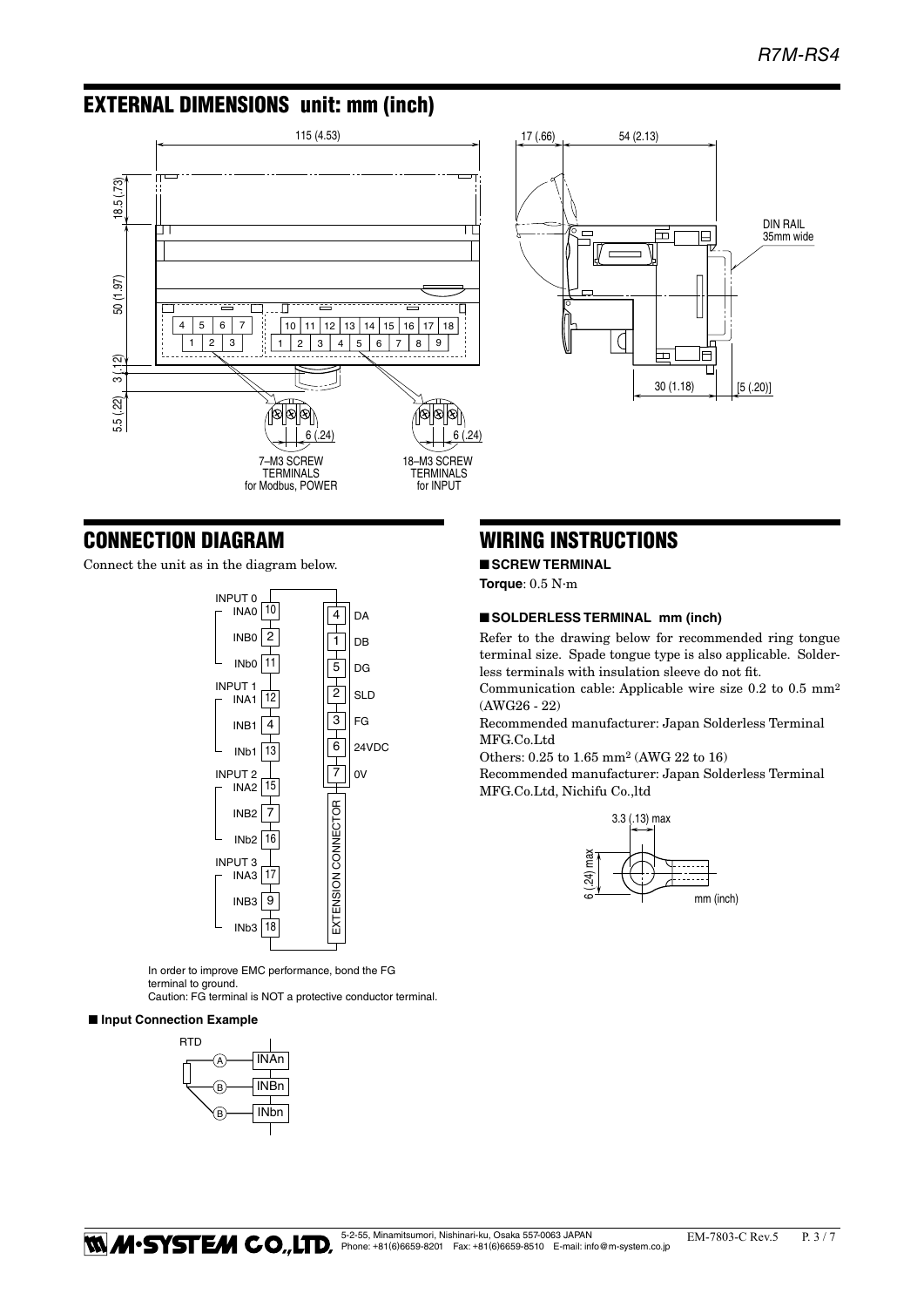# MASTER CONNECTION ■ **MASTER CONNECTION**



Be sure to connect the terminating resistor included in the product package to the unit at both ends of transmission line. The terminator must be connected across DA and DB.

The Host PC can be located other than at the extreme ends of transmission line.

# CONFORMITY WITH CE MARKING

# ■ **CE MARKING**

CE marking requires to integrate safety regulations existed in each country in EU territory and to secure smooth distribution of products of which safety is guaranteed. It is mandatory by law that products distributed and sold in EU territory to have CE mark which shows that the product conforms with the requirements of EU Directive. Each EU Directive describes the scope of apparatuses to which that EU Directive is applied. M-System's R7M must conform with EMC Directive. Each Directive states only basic requirements. In order to mark the CE on an assembled machinery equipment, its manufac-

turer needs to check the overall conformity with Directives applicable to it.

# ■ **WARNINGS AND CAUTIONS WHEN INSTALLING THE R7M**

The R7M needs to be installed in a control panel. This is effective not only to ensure general safety but also to contain noise emissions by the R7M inside the control panel. We conduct a series of testing to see that the product conforms to EMC Directive while it is installed in the control panel.

Warning and cautions when installing R7M are stated below.

- • Use control panels with an internal panel plate, both made of metal, when installing the R7M.
- Make sure to adequately ground the control panel and the internal panel plate with a thick cable to maintain low impedance at high frequency.
- $\bullet$  Use shielded cables for the signals taken out of the control panel.
- • Choose a thick and short cable to ground the FG terminal of the R7M module to the internal panel plate of the control panel. Note: If electromagnetic radiation disturbance increases by grounding the FG terminal, remove the grounding.
- • When painting the internal plate of the control panel, apply masking to expose metal surface to secure conductivity at the sections where the following parts are attached:
	- Bolts attaching the internal panel to the control panel
	- Ground for the FG of the R7M module
	- Earth clamp on the shielded cable
- • Noise emissions inside the control panel might leak through its openings. Design them as small as possible. Recommended diameter is 10 cm or less.

#### **Supplement**:

Additional measures may be taken depending upon actual installation sites. These points of cautions are illustrated in the next page.

- • Prevent noise leakage by wrapping cables using shield covers, shield tubes and flexible conduits etc. if noise leaks through the cable outlet.
- Use an electromagnetic shield gasket and block up the gap between the control panel cabinet and its cover, if noise leaks through it.
- • Connecting the internal panel plate and the cover of the control panel to the main cabinet using an earth strap may be effective to strengthen the grounding.
- Electromagnetically shielded control panel cabinet is effective for shielding.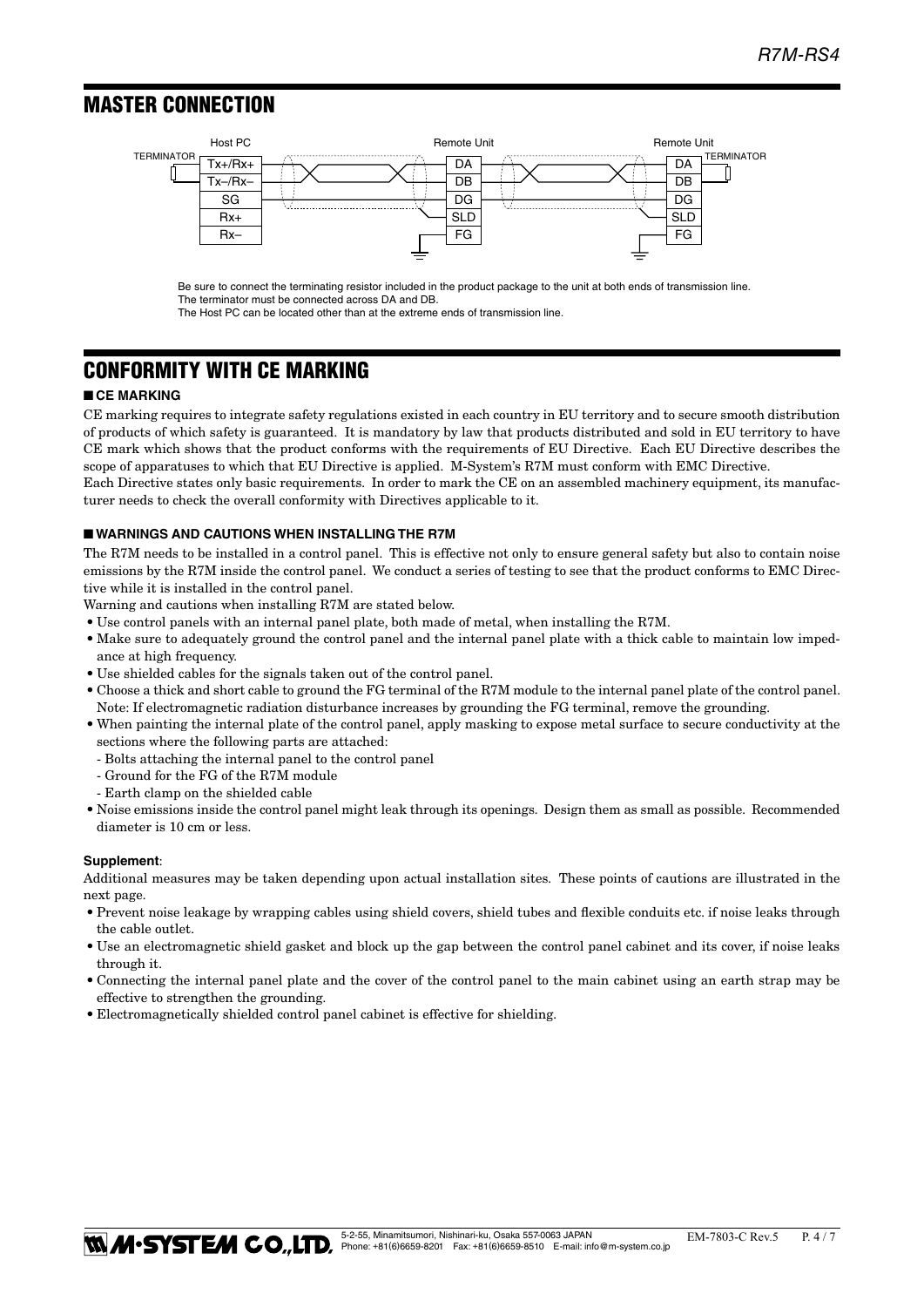# **• Points of cautions applicable when installing the R7M Series**

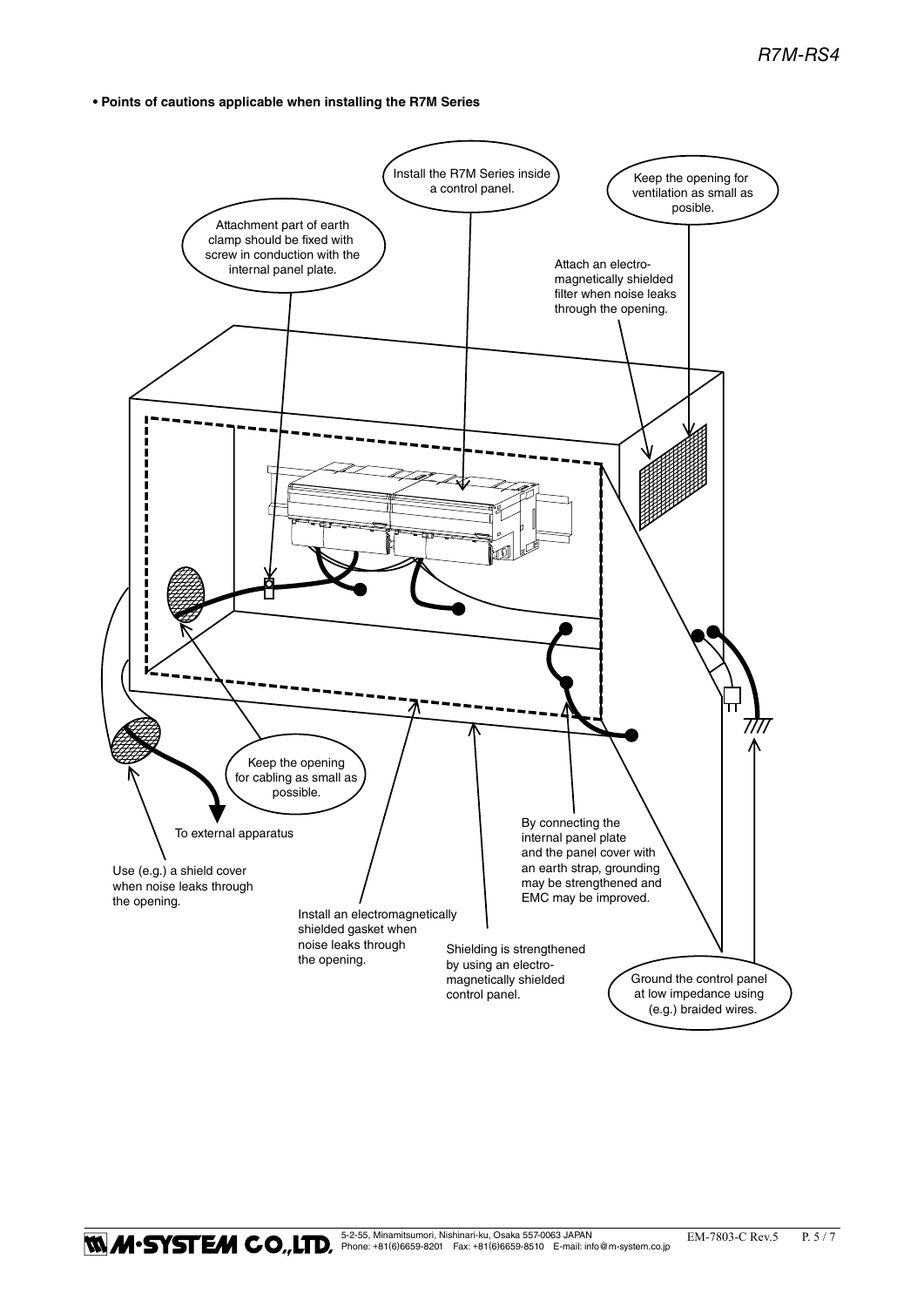# ■ **WARNINGS AND CAUTIONS WHEN LAYING CABLES**

Signal cables connected to the R7M contain high-frequency components. Since these cables has the same effect as an antenna, they emit these high-frequency components to the external space as noise or overlaps noise from the external space on themselves.

Cables with shielding should be used for the signal line due to the above reason.

EMC conformance test is conducted in the condition that shielded cables and earth clamps are used with the R7M.

- Warning and cautions when laying cables are stated below. These points of cautions are illustrated in the next page.
- • Use shielded cables for those signal cables installed out of the control panel and for thermocouple and RTD extension wires.
- All the network cables connected to R7M should be shielded.
- • Use shielded cables for network communication.
- • Expose the shield at a part of the cable cover, clip it with an earth clamp, and ground it to the internal panel of the control panel. A drain wire connected to the panel in a pig-tail form cannot maintain low impedance against high-frequency noise, thus grounding (noise shielding) in this form will not be effective.

#### **Supplement**:

Additional measures may be taken depending upon actual installation sites. These points of cautions are illustrated in the next page.

- • Keep cables as short as possible. It prevents noise emissions from the cables and noise overlapping to the cables.
- • Attach a ferrite core to reduce noise impact to the signal cables susceptible to the noise. Ferrite core can be attached close to the cable outlet of the control panel or close to the I/O terminal or connector, whichever is more effective. Also, the impact might be reduced by winding the cable around the ferrite core for extra turns or attaching multiple ferrite cores.
- • Keep cables which are easily affected by noise away from those which can be a noise source.



In the following are examples of effective ways to lay cables separately:

- • Keeping physical distance (farther than 20 cm from motor drive cables, farther than 10 cm for other groups).
- Dividing off by a grounded metal plate
- • Grouping into separate grounded metal pipes or cable shields.

Wires on each side of a filter should not be too close to each other. Noise could ride onto the other side of cable. Extra attention needs to be paid at the following parts.

- Noise filter that is enclosed in power cables.
- • Ferrite core that is attached to signal cables.
- • Noise limiting circuit (surge quenching circuit, transient absorber circuit, etc.) that is enclosed in signal cables.